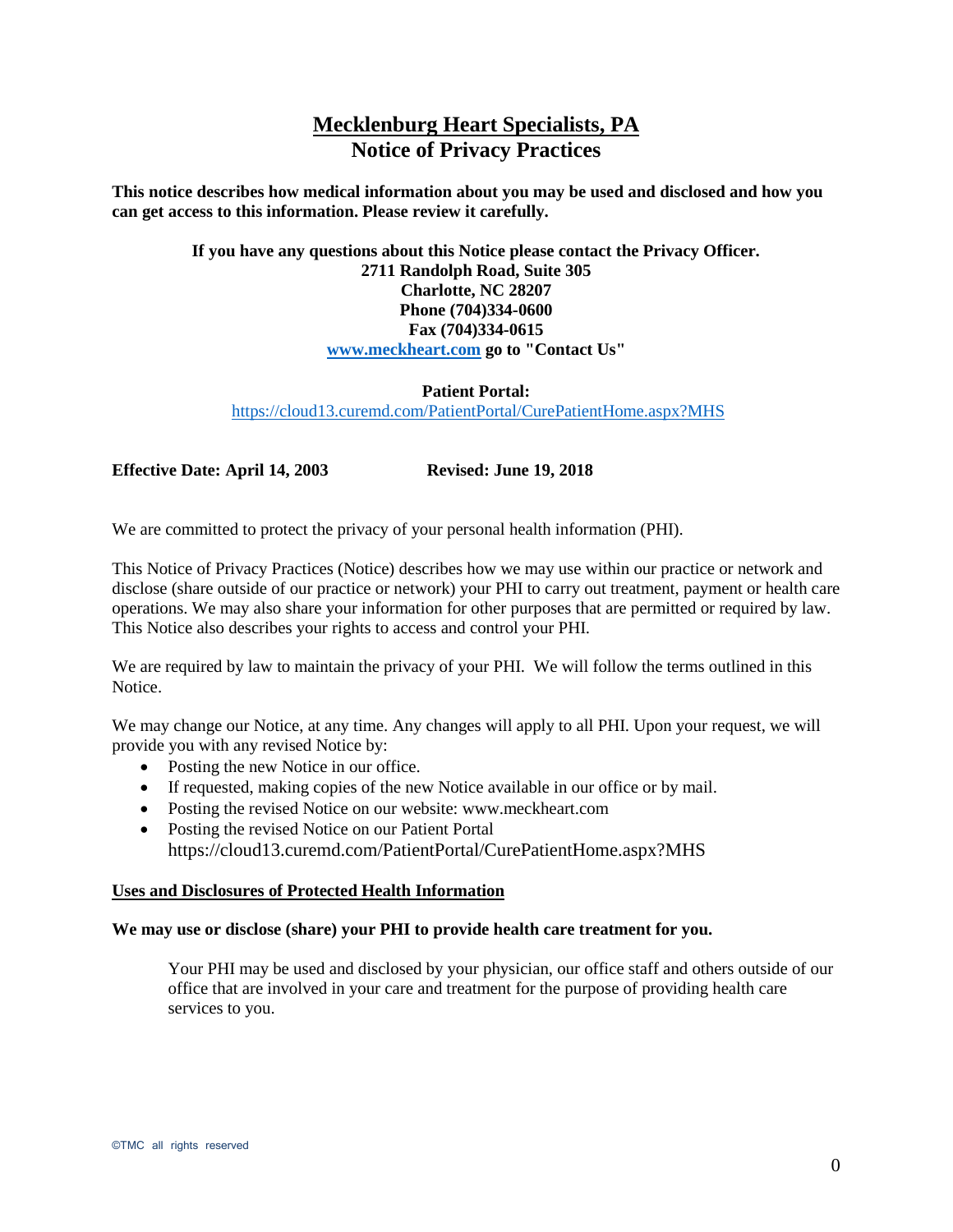EXAMPLE: Your PHI may be provided to a physician to whom you have been referred for evaluation to ensure that the physician has the necessary information to diagnose or treat you. We may also share your PHI from time-to-time to another physician or health care provider (e.g., a specialist or laboratory) who, at the request of your physician, becomes involved in your care by providing assistance with your health care diagnosis or treatment to your physician.

We may also share your PHI with people outside of our practice that may provide medical care for you such as home health agencies.

**We may use and disclose your PHI to obtain payment for services. We may provide your PHI to others in order to bill or collect payment for services. There may be services for which we share information with your health plan to determine if the service will be paid for.**

PHI may be shared with the following:

- Billing companies
- Insurance companies, health plans
- Government agencies in order to assist with qualification of benefits
- Collection agencies

EXAMPLE: You are seen at our practice for a procedure. We will need to provide a listing of services such as x-rays to your insurance company so that we can get paid for the procedure. We may at times contact your health care plan to receive approval PRIOR to performing certain procedures to ensure the services will be paid for. This will require sharing of your PHI.

## **We may use or disclose, as-needed, your PHI in order to support the business activities of this practice which are called health care operations.**

#### EXAMPLES:

- Training students, other health care providers, or ancillary staff such as billing personnel to help them learn or improve their skills.
- Quality improvement processes which look at delivery of health care and for improvement in processes which will provide safer, more effective care for you.
- Use of information to assist in resolving problems or complaints within the practice.

#### **We may use and disclosure your PHI in other situations without your permission:**

- If required by law: The use or disclosure will be made in compliance with the law and will be limited to the relevant requirements of the law. For example, we may be required to report gunshot wounds or suspected abuse or neglect.
- Public health activities: The disclosure will be made for the purpose of controlling disease, injury or disability and only to public health authorities permitted by law to collect or receive information. We may also notify individuals who may have been exposed to a disease or may be at risk of contracting or spreading a disease or condition.
- Health oversight agencies: We may disclose protected health information to a health oversight agency for activities authorized by law, such as audits, investigations, and inspections. Oversight agencies seeking this information include government agencies that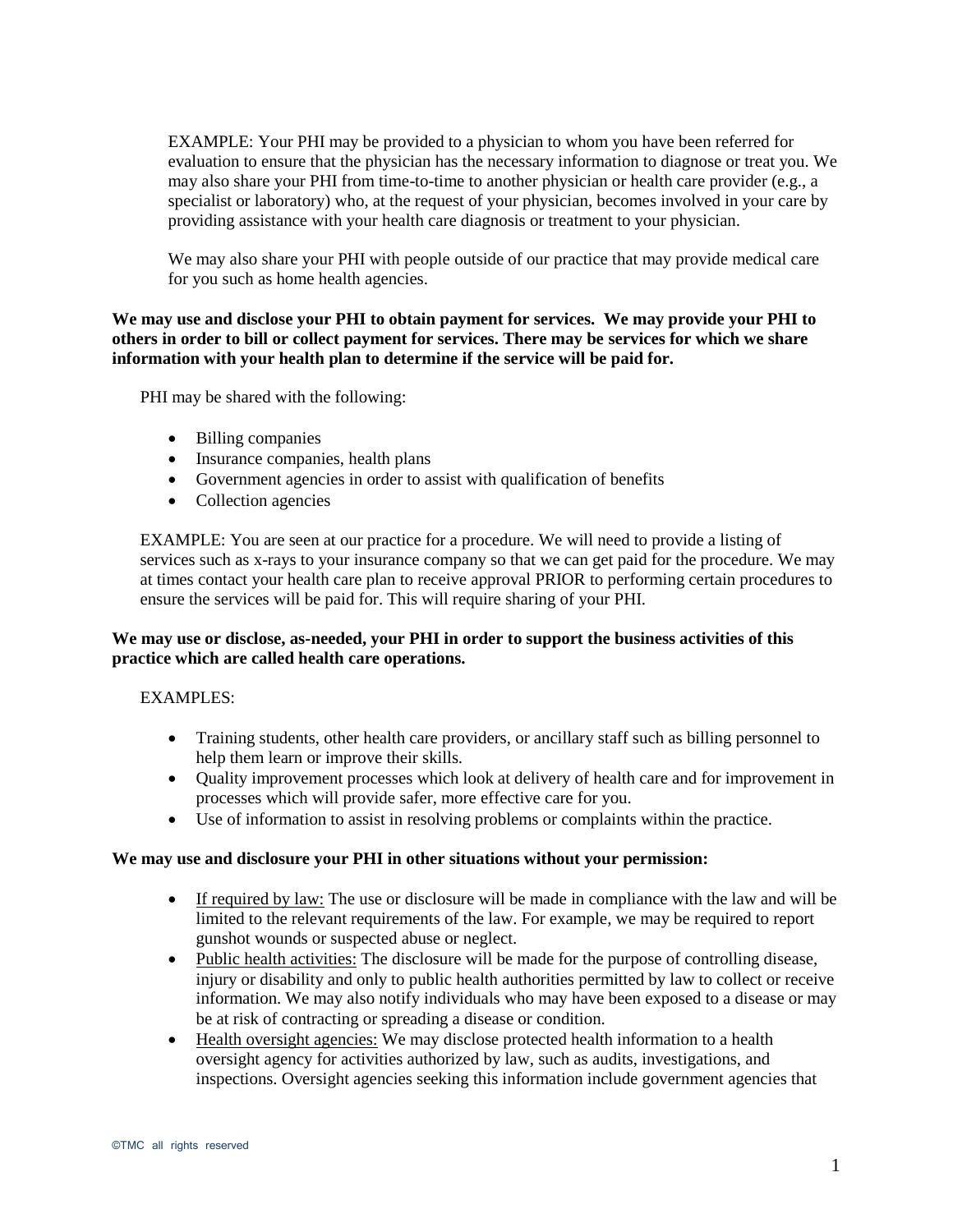oversee the health care system, government benefit programs, other government regulatory programs and civil rights laws.

Legal proceedings: To assist in any legal proceeding or in response to a court order, in certain conditions in response to a subpoena, or other lawful process.

- Police or other law enforcement purposes: The release of PHI will meet all applicable legal requirements for release.
- Coroners, funeral directors: We may disclose protected health information to a coroner or medical examiner for identification purposes, determining cause of death or for the coroner or medical examiner to perform other duties authorized by law
- Medical research: We may disclose your protected health information to researchers when their research has been approved by an institutional review board that has reviewed the research proposal and established protocols to ensure the privacy of your protected health information.
- Special government purposes: Information may be shared for national security purposes, or if you are a member of the military, to the military under limited circumstances.
- Correctional institutions: Information may be shared if you are an inmate or under custody of law which is necessary for your health or the health and safety of other individuals.
- Workers' Compensation: Your protected health information may be disclosed by us as authorized to comply with workers' compensation laws and other similar legally-established programs.

#### **Other uses and disclosures of your health information.**

Business Associates: Some services are provided through the use of contracted entities called "business associates". We will always release only the minimum amount of PHI necessary so that the business associate can perform the identified services. We require the business associate(s) to appropriately safeguard your information. Examples of business associates include billing companies or transcription services.

Health Information Exchange: We may make your health information available electronically to other healthcare providers outside of our facility who are involved in your care.

Treatment alternatives: We may provide you notice of treatment options or other health related services that may improve your overall health.

Appointment reminders: We may contact you as a reminder about upcoming appointments or treatment.

#### **We may use or disclose your PHI in the following situations UNLESS you object.**

 We may share your information with friends or family members, or other persons directly identified by you at the level they are involved in your care or payment of services. If you are not present or able to agree/object, the healthcare provider using professional judgment will determine if it is in your best interest to share the information. For example, we may discuss post procedure instructions with the person who drove you to the facility unless you tell us specifically not to share the information.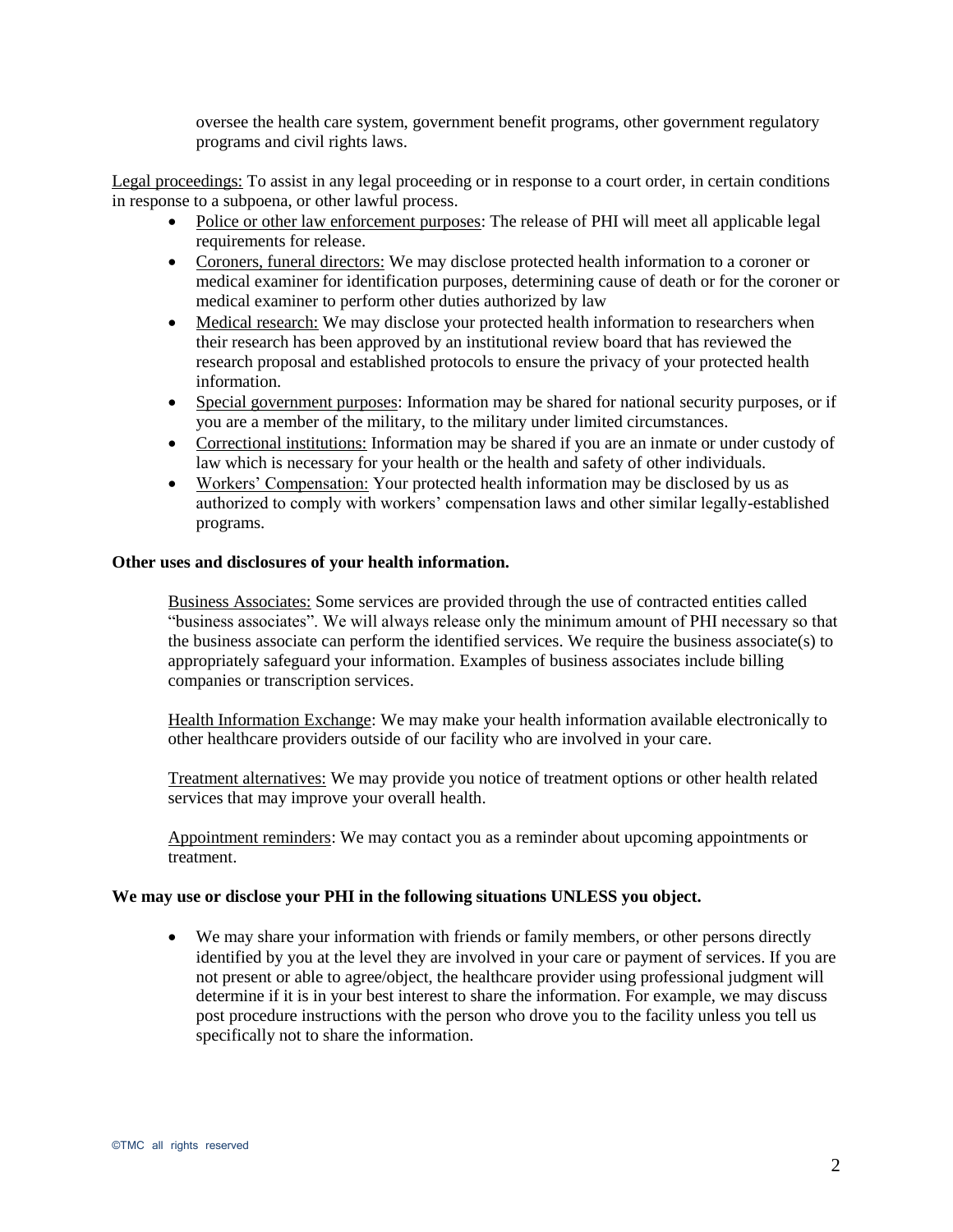- We may use or disclose protected health information to notify or assist in notifying a family member, personal representative or any other person that is responsible for your care of your location, general condition or death.
- We may use or disclose your protected health information to an authorized public or private entity to assist in disaster relief efforts.

#### **The following uses and disclosures of PHI require your written authorization:**

- Marketing
- Disclosures of for any purposes which require the sale of your information
- Release of psychotherapy notes: Psychotherapy notes are notes by a mental health professional for the purpose of documenting a conversation during a private session. This session could be with an individual or with a group. These notes are kept separate from the rest of the medical record and do not include: medications and how they affect you, start and stop time of counseling sessions, types of treatments provided, results of tests, diagnosis, treatment plan, symptoms, prognosis.

### All other uses and disclosures not recorded in this Notice will require a written authorization from you or your personal representative.

Written authorization simply explains how you want your information used and disclosed. Your written authorization may be revoked at any time, in writing. Except to the extent that your doctor or this practice has used or released information based on the direction provided in the authorization, no further use or disclosure will occur.

## **Your Privacy Rights**

You have certain rights related to your protected health information. All requests to exercise your rights must be made in writing. You may request a medical records release document by contacting our medical records department. Complete and sign the document and return by mail, fax, or hand delivery to our office.

#### **You have the right to see and obtain a copy of your protected health information.**

This means you may inspect and obtain a copy of protected health information about you that is contained in a designated record set for as long as we maintain the protected health information. If requested we will provide you a copy of your records in an electronic format. There are some exceptions to records which may be copied and the request may be denied. We may charge you a reasonable cost based fee for a copy of the records.

#### **You have the right to request a restriction of your protected health information.**

You may request for this practice not to use or disclose any part of your protected health information for the purposes of treatment, payment or healthcare operations. We are not required to agree with these requests. If we agree to a restriction request we will honor the restriction request unless the information is needed to provide emergency treatment.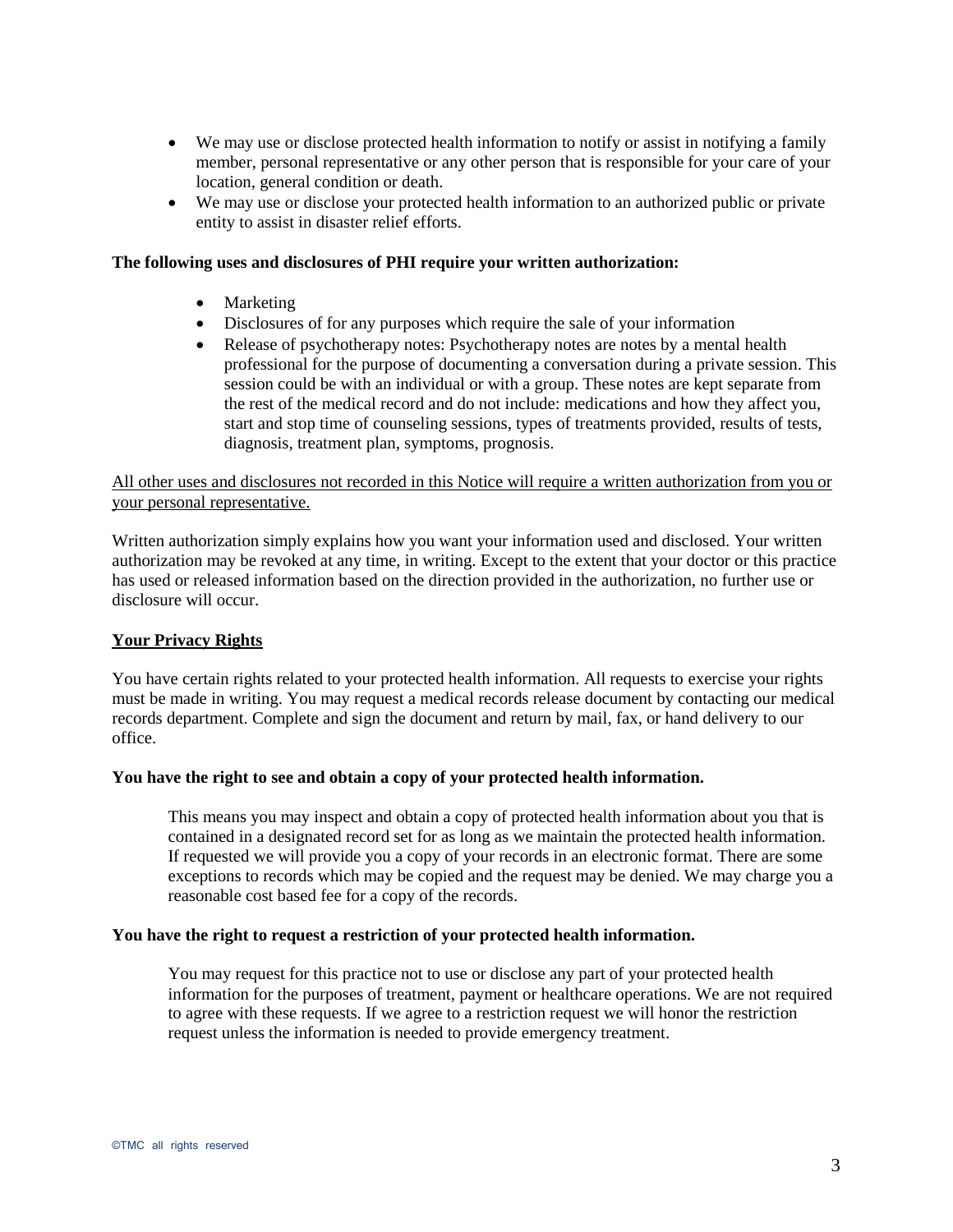**There is one exception**: we must accept a restriction request to restrict disclosure of information to a health plan if you pay out of pocket in full for a service or product unless it is otherwise required by law.

#### **You have the right to request for us to communicate in different ways or in different locations.**

We will agree to reasonable requests. We may also request alternative address or other method of contact such as mailing information to a post office box. We will not ask for an explanation from you about the request.

#### **You may have the right to request an amendment of your health information.**

You may request an amendment of your health information if you feel that the information is not correct along with an explanation of the reason for the request. In certain cases, we may deny your request for an amendment at which time you will have an opportunity to disagree.

## **You have the right to a list of people or organizations who have received your health information from us.**

This right applies to disclosures for purposes other than treatment, payment or healthcare operations. You have the right to obtain a listing of these disclosures that occurred after April 14, 2003. You may request them for the previous six years or a shorter timeframe. If you request more than one list within a 12 month period you may be charged a reasonable fee.

## **Additional Privacy Rights**

- You have the right to obtain a paper copy of this notice from us, upon request. We will provide you a copy of this Notice the first day we treat you at our facility. In an emergency situation we will give you this Notice as soon as possible.
- You have a right to receive notification of any breach of your protected health information.

## **Complaints**

If you think we have violated your rights or you have a complaint about our privacy practices you can contact:

The practice manager or privacy officer by mail, phone, website, or fax at:

**2711 Randolph Road, Suite 305 Charlotte, NC 28207 Phone (704)334-0600 Fax (704)334-0615 [www.meckheart.com](http://www.meckheart.com/)**

**Patient Portal:**

<https://cloud13.curemd.com/PatientPortal/CurePatientHome.aspx?MHS>